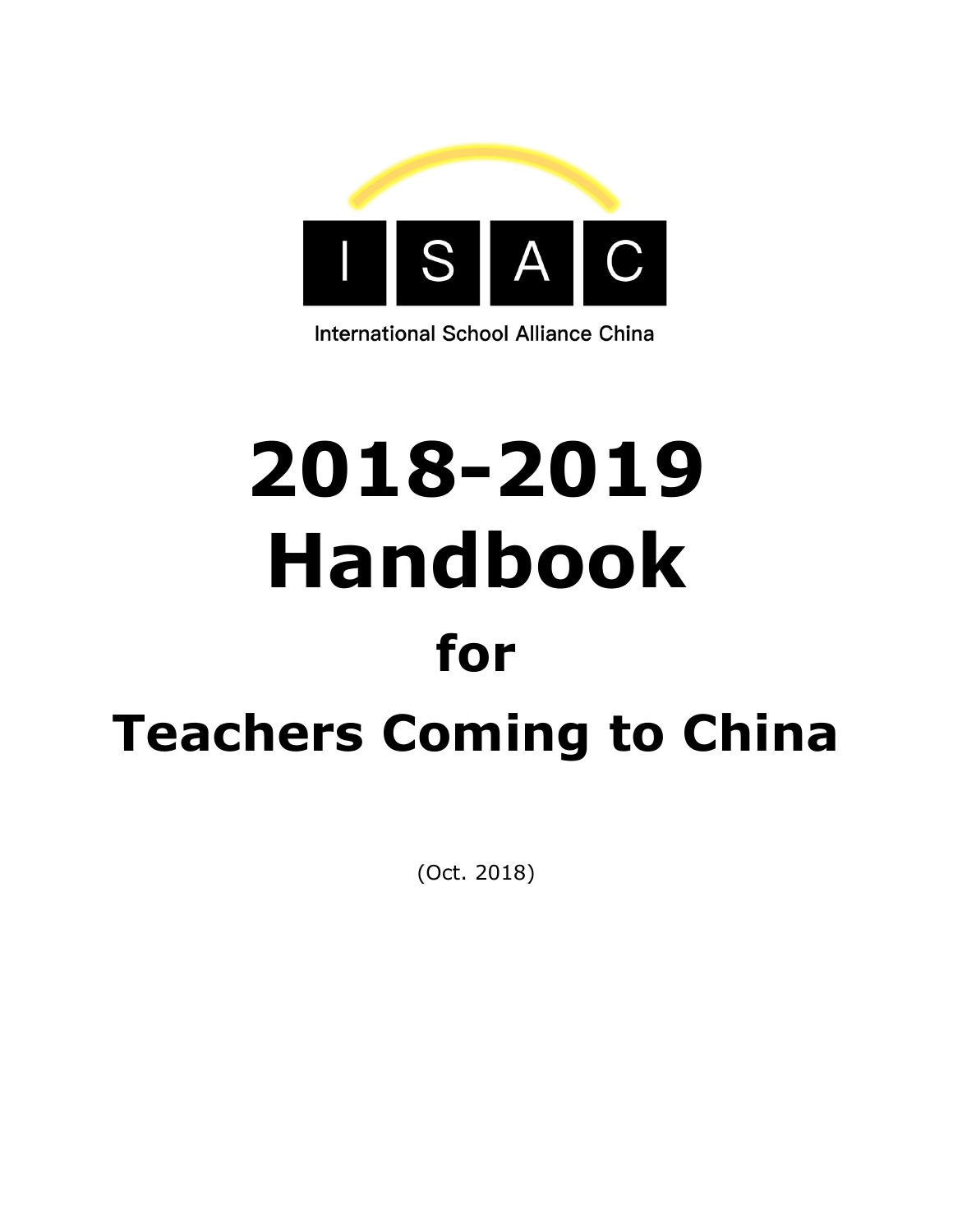| Introduction                                      | 3  |
|---------------------------------------------------|----|
| <b>Expectations and Responsibilities</b>          | 3  |
| <b>Travel Arrangements to China</b>               | 4  |
| <b>Work Permit (Z Visa)</b>                       | 6  |
| Insurance                                         | 7  |
| <b>Costs and Money</b>                            | 8  |
| <b>Advice and Support</b>                         | 9  |
| Language                                          | 9  |
| <b>Arriving at Your Host School</b>               | 10 |
| <b>Accommodations and Food</b>                    | 10 |
| <b>Stereotyping and Intercultural Differences</b> | 11 |
| <b>Meeting People, Social Life, Recreation</b>    | 11 |
| Communications                                    | 12 |
| <b>Travel</b>                                     | 13 |
| <b>FAQ</b>                                        | 15 |
| <b>Closing Formalities</b>                        | 17 |
| <b>Your Participation in the Program</b>          | 18 |
| <b>APPENDIX A</b>                                 | 19 |
|                                                   |    |

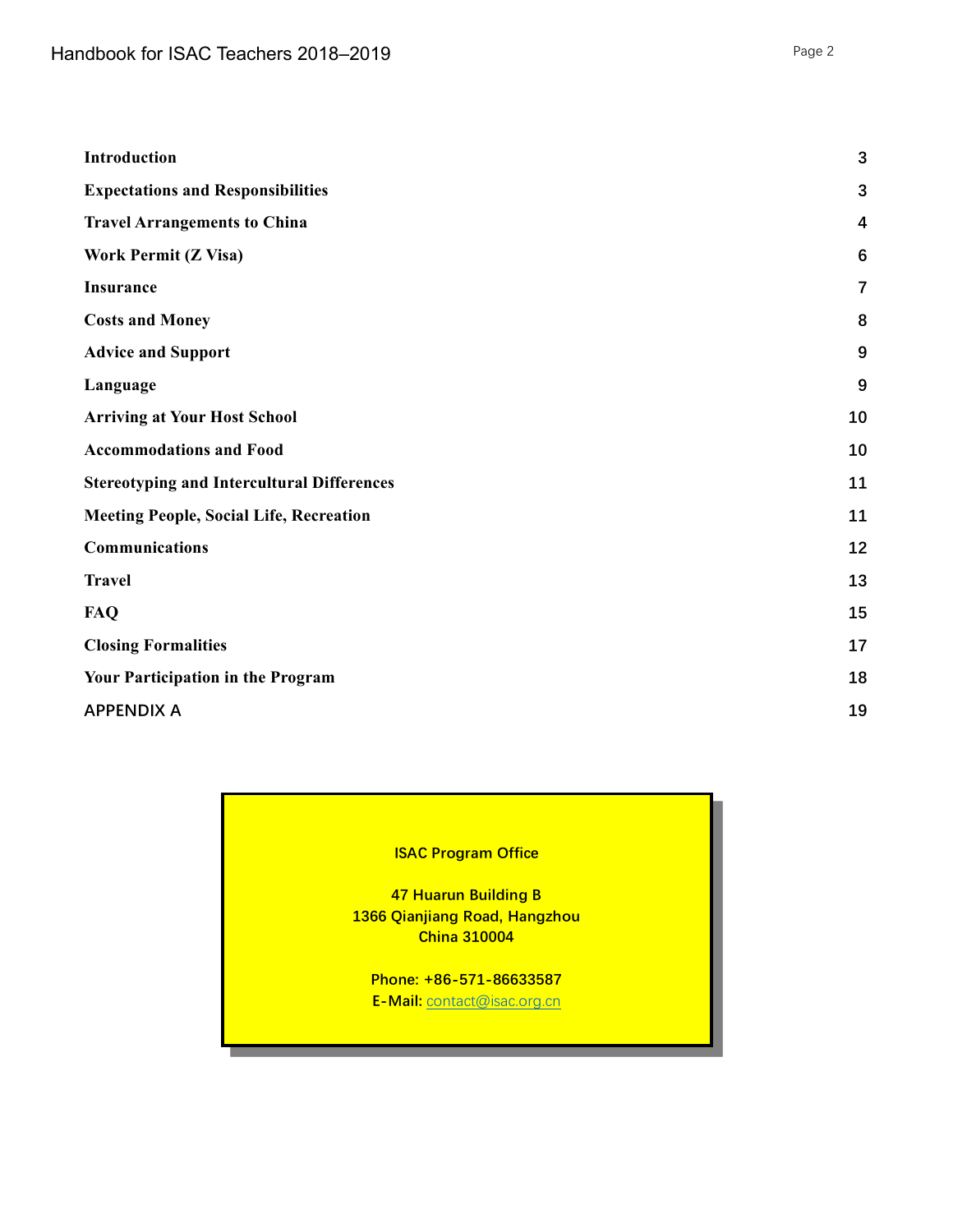### **Introduction**

Congratulations! You have been hired to participate in one of the ISAC teaching projects and to teach in a Chinese school. The position is a personal opportunity for you to experience China, Chinese culture and Chinese education all at once at one of our member schools and universities in China. It is also a good way of saving money to afford your travel expenses, and to grow from the experience of living, learning and working in a foreign culture.

This handbook exists on the ISAC website for you to download and read as reference. The electronic version, with hyperlinks, can be read and printed with Adobe Acrobat Reader.

The handbook gives you information that will help you make the most of your time in China. You should also consult the website and project coordinator of your host school for further information and practical advice.



**Be alert to this symbol: It signals key information worth noting and knowing!** 

It is natural for you to want detailed information on all aspects of teaching and living in China. Please understand that it is impossible for any handbook, or any

orientation session at home or in China, to provide this kind of information. Even if we attempted to do so, you would find yourself having to recreate much of it when you arrived at your host school.

This handbook focuses on **generic** rather than **specific** issues. The information is based on the experience of the ISAC Program Office, official and unofficial sources, and the advice of former participants, to whom we are especially indebted.

The **ISAC Program Office**, located in Hangzhou, is there to help you and to answer any questions you may have before or during your stay in China. The contact information is listed on the inside front cover of this Handbook. If you are phoning us from abroad, please take into account the time difference. We are available from Monday to Friday from 9:00 am to 6:00 pm.

# **Expectations and Responsibilities**

The ISAC program office will do all it can to assist you. In the interests of avoiding misunderstandings, please be aware of, and hold to, the following list of expectations and responsibilities:

1) You are expected to engage in full-time teaching at your host school for 9-12 months during a contract term. The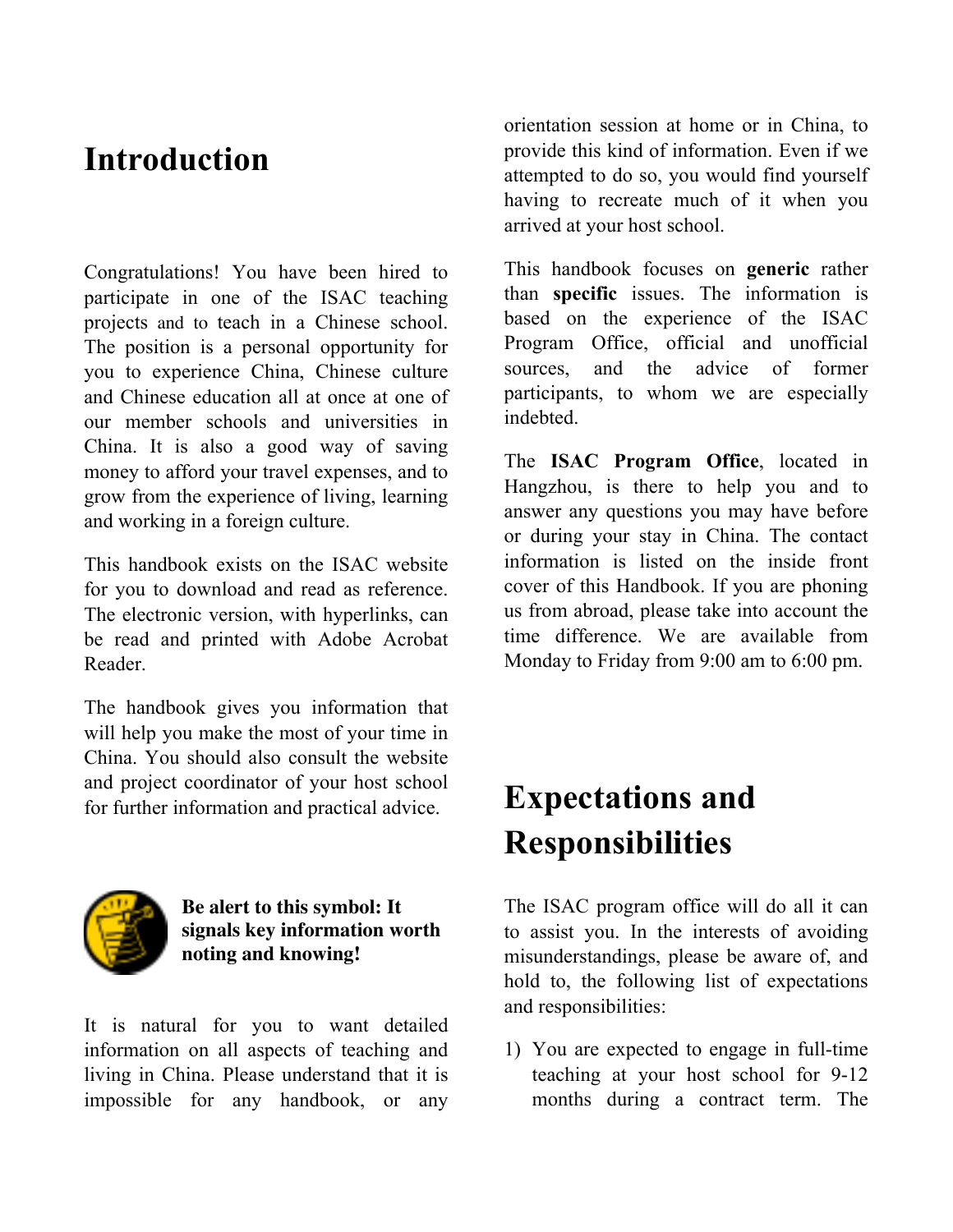definition of "full-time teaching" may vary by level of teaching. Elementary school teachers have a typical 8-hour schedule often referred as a 'Early Start and Early Finish' working day. A working day lasts from around 7:00-8:00 in the morning till 3:30-4:30 in the afternoon. High school teachers have their typical day from 8:30 am to 5:30 pm. University instructors have a much more flexible schedule depending on what class slots you are assigned to. All these three types of schools come with a long lunch break, from 12 pm to 2 pm for the fall semester and from 12 pm - 2:30 pm for the spring semester. During the break students have lunch and take a mid-day nap.

- 2) You are responsible for keeping the ISAC Program Office informed of your telephone number, e-mail address and/or WeChat contact information. If you need any assistance with your living in your host school, you can either contact your school or ISAC Program Office.
- 3) You are responsible for informing us your health status and financial obligations in China. The ISAC Program Office, your host schools assume no financial or other liability arising from or related to your participation in the program.
- 4) As a teacher officially placed at your host school, you are expected to be aware of, and observe, the regulations of the institution. After arriving at your school, **don't forget to ask your host**

#### **school to register your temporary residency with the local police station.**

- 5) Credit for work done in the ISAC program is granted at the discretion of your host school/project office. While we encourage foreign teachers to enjoy their stay and the experience at their host school, you should always remember you are a teacher and should fulfill your teaching responsibility.
- 6) After you return home, we hope that you will stay in contact with us. We hope too that you will want to act as a help for other incoming teachers and an ambassador for your host school and the program.

# **Travel Arrangements to China**

You are responsible for making your own travel arrangements to China, which means you will purchase for your flight ticket upfront. You flight ticket fare will be reimbursed after you arrive in China. You should check with each project office how much your limit is. The sooner you plan your trip, the better chance you have of finding a relatively inexpensive flight. However, we suggest that you book your flight only after you get your visa or know a date that you will get your visa.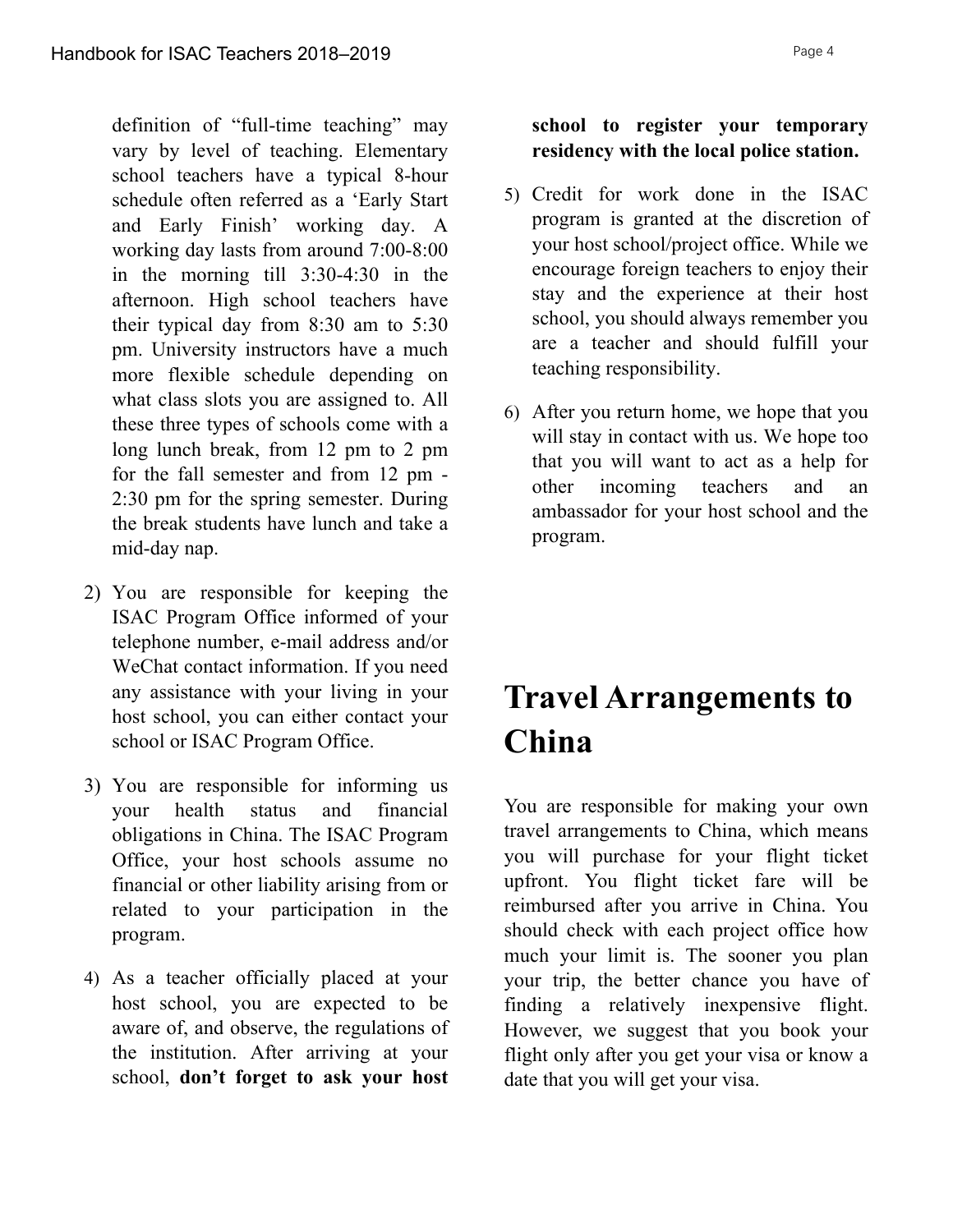#### **Please refer to the section on "Orientation Workshops" for suggested date of arrival.**

We suggest you to book a one-way flight. In some cases, you may find a round trip ticket good deal; if that's the case, in booking any round trip flight, make sure that you can change your return date at minimal cost. Make sure you understand the conditions and process associated with making such changes. When you book your flight, you might want to find out about luggage insurance (including insurance for your property during the year). Please book your flight in good time, noting that summer is in the high season for travel to China. Check the start date of your host school as well as the move-in date for residence. You may want to arrive a couple of days early and stay in a hotel while getting "set up" in residence.



### Which city to fly to in China

The destination city to fly to depends on which project you are in and which host school you are placed to.

#### EEPIC Project

– Hangzhou Xiaoshan International Airport

Hangzhou Foreign Teacher Project

– Hangzhou Xiaoshan International Airport

#### Suzhou Project

- Shanghai Pudong International Airport or
- Shanghai Hongqiao International Airport

Xiamen Project

– Xiamen Gaoqi International Airport

Zhengzhou Project – Zhengzhou Xinzheng International Airport

University Program

– Depending on Your Host University

For EEPIC project teachers, check out the orientation schedule at ISAC website www.isac.org.cn/eepic before booking your flight; Please inform us when you are coming so that we are expecting you and planning a pick up arrangement.

If you are unable to join the orientation workshop, you shall fly directly to the city of your host school.

If you will arrive early and want to do some sightseeing or touring first, you may choose to fly to either Beijing, Shanghai, Guangzhou, or Hong Kong; these are the hub airports in China.

If you visit Hong Kong, please make sure you are aware of that the entrance rules for Hong Kong as it is a specially administered territory in China. The entrance regulations are different than that in mainland China. Check out the Travel section for more information.

### Travel Cost

No matter which teaching project you are in, your flight cost will be reimbursed after you arrive in China. You should keep your receipt which shows your name, flight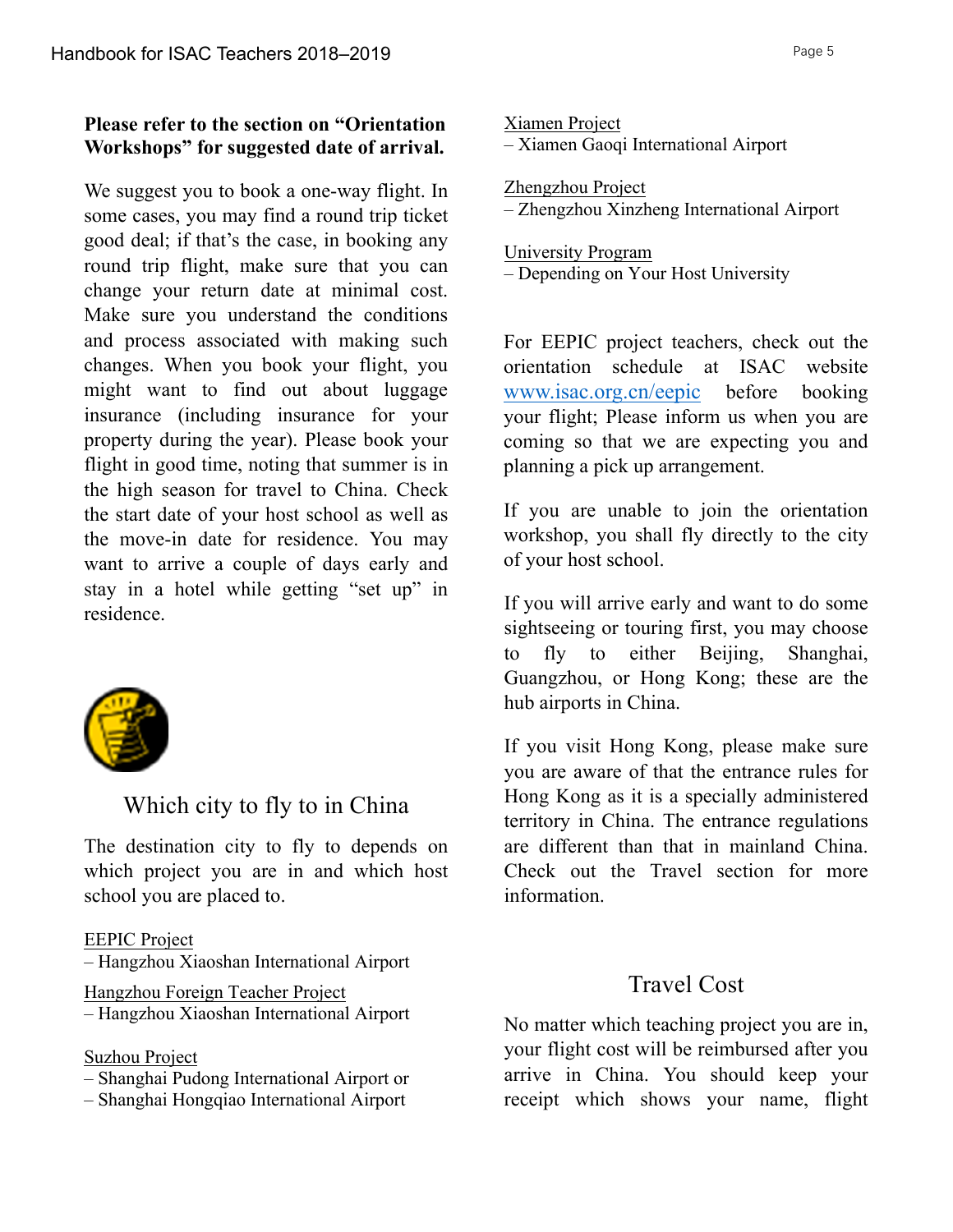itinerary and your passport with the correct visa stamp to get your flight allowance reimbursed.

(EEPIC only) After the the orientation workshop, you will have to travel to your host school. Teachers teaching outside Hangzhou will usually have the following options: bus, train or plane. The ISAC Program Office has the expertise and ability to make travel plans for you. Depending on what time and which city you will be going to, ISAC staff will plan the best way for you to get to your host school. (For general travel information, see the travel section)

### What To Take Along

Make a checklist of what to take along. Be sure to include:

- $\checkmark$  vour passport(s), with Chinese visa
- $\checkmark$  the Notification Letter of Work Permit from your host school/project
- $\checkmark$  all documents needed for your residence permit (see the section Residence Permits)
- $\checkmark$  this handbook
- $\checkmark$  any prescription medicines you will need, in addition to your preferred toiletries (e.g., deodorant, tampons, etc.)
- $\checkmark$  vour eyeglasses prescription (if you wear glasses)
- $\checkmark$  decent rain gear
- $\checkmark$  some Chinese currency for your first days in China (about 2,500 Chinese Yuan, or \$500); you can set up a bank account or use ATMs to obtain additional Chinese currency
- $\checkmark$  any dictionaries or other reference books you rely on

 $\checkmark$  a stack of recent wallet-sized photos (they do not have to be expensive passport-sized photos)

Maybe pictures of your hometown, family and friends – not just to keep yourself company, but to show your new friends. A map of your country, some postcards, a few things "quintessentially representing your country" (but lightweight) as "show and tell" objects or gifts, and – in your head or on paper – information about your country, are useful, too. Despite this list, try to "travel light" – it will make a difference. Don't forget to take along a spirit of adventure and a sense of humour!

Certain things may not be readily available including:

- 1. Deodorant
- 2. Big shoes and large-size clothing
- 3. Tampons

# **Work Permit (Z Visa)**

We have done our best to ensure the accuracy of the following information. But misunderstandings are possible, and regulations can change. So you may wish to check out certain aspects for yourself.

**To work in China, you must have a "Work Permit". To cross China's border, you must have a "Visa". They are two separate documents.**

You will require a work visa (type Z visa) to enter China. When you apply at an embassy/consulate, request a **single-entry**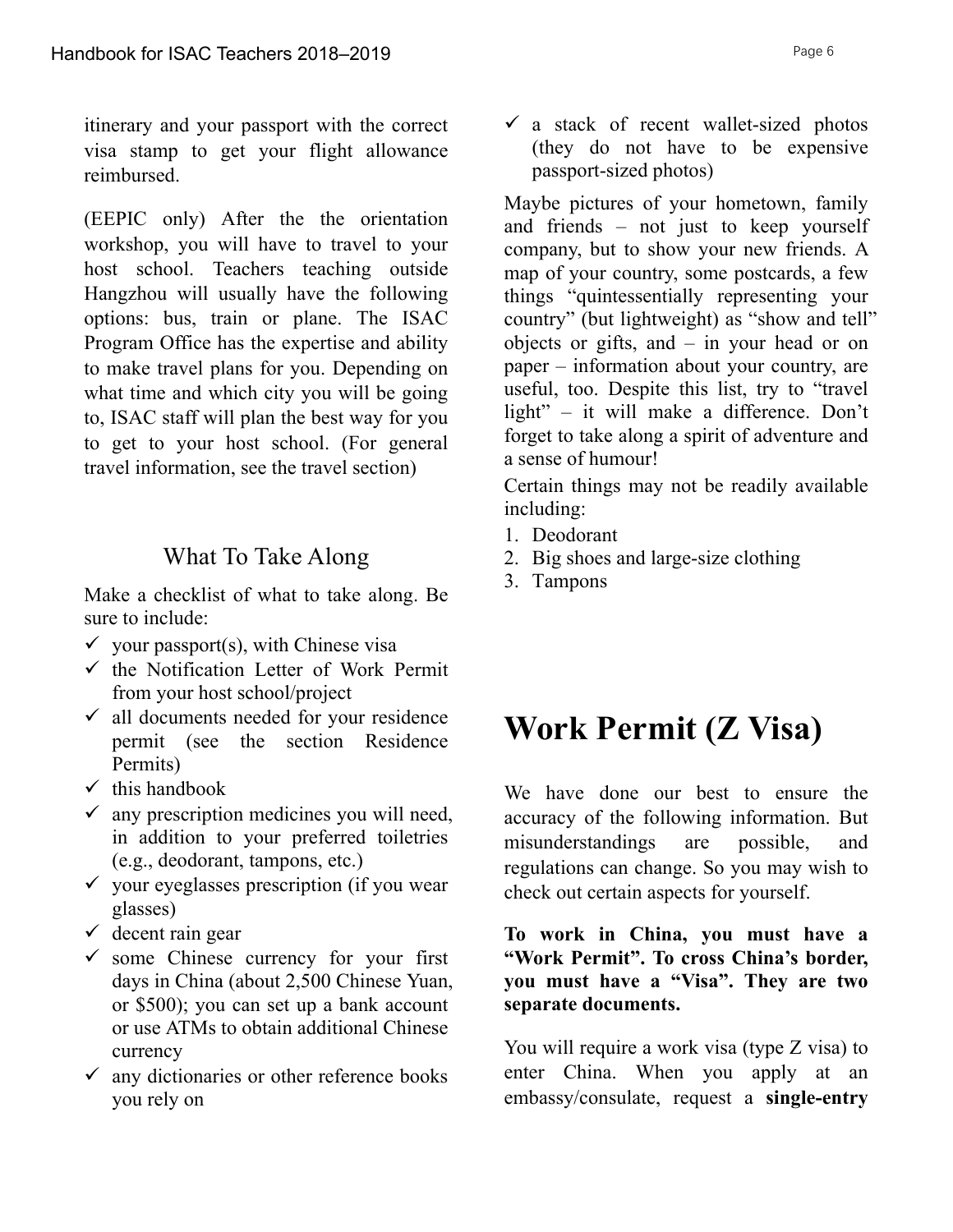**visa**, which will allow you to enter China for one time. Why single-entry? Because you will be issued a temporary resident permit while you are in China and that will be valid till the ending month of your working contract. It will be functioning just like multi-entry visa that enables you to travel abroad and return to China, To avoid delay, ensure your visa application is complete and correct before you submit it.

You will apply for your visa through a Chinese embassy or consulate or China Visa Application Service Center. You are encouraged to visit the following website for information on working in China:

http://www.isac.org.cn/esl-teaching/work-vis a/

http://fwp.safea.gov.cn/lhCmsArticleDisCon troller.do?cmsArticleContentPage&artId=bb 7f31e75f579b18015f72681aae030b

When you have been formally admitted to a teaching position, you will receive a contract to that effect from your host school/project office. This is an important document that you will need for your work permit. Print out your documents including your contract, notification letter of work permit and your passport with a Chinese visa with you when you fly.

### **Insurance**

Having adequate medical insurance and other forms of insurance is essential. The problem with insurance is that we always assume we will not need it; that makes it easy to assume it is an unnecessary expense. Sad experience brings an important lesson home: The right way to calculate the cost of insurance is to think about where the money would come from if certain eventualities (like illness or even death) occurred. The problem here is that we don't like to think about these things.

#### *Be Safe, Not Sorry*

We would also like to pass along a piece of important advice: You should bring any necessary medication to China with you. Although the Chinese Ping An health insurance may cover prescription medication, they may not cover very expensive medication needed for a pre-existing condition. It is possible to have such medication paid for, but you have to prove that you will be in China for an extended period of time. Also, Chinese medications are significantly different from moat Western medications and it may be difficult to obtain corresponding medications.

You should also look seriously into getting baggage insurance, liability insurance, and renters' content insurance. Of these, liability insurance is especially important. As an example: if you hit a pedestrian while cycling, or if you negligently store something that falls on someone else, you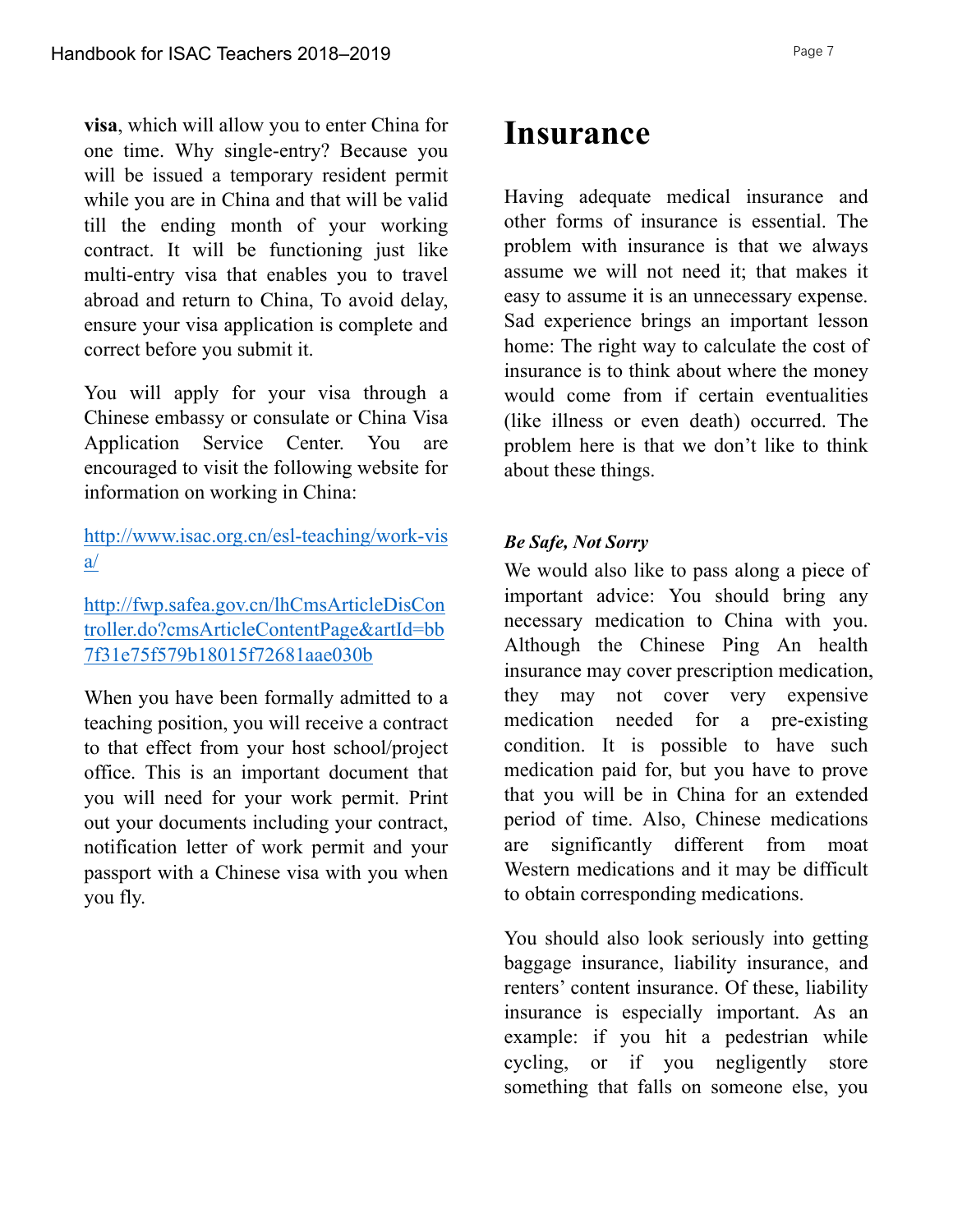can be sued for large amounts. Liability insurance covers you up to the amount stipulated on the policy.

http://www.isac.org.cn/esl-teaching/medicalinsurance/

### **Costs and Money**

### How Expensive?

Costs vary from city to city and by personal tastes and expectations. As a rule, you should budget approximately RMB1000-1500 about \$220) for each month for basic living expenses. Here's how average monthly costs might break down: (all amounts in Chinese RMB:

*Total monthly expenses: 1500 (about \$220)\*\**

\*\*These expenses are on the "high side" Previous teachers indicate that RMB 1200 is reasonable

### Tips on Handling Money

You will need to have ready access to some money to tide you over until you are set up and can transfer money from bank to bank. We recommend you travel with the Chinese RMB equivalent of about \$500.

You can also use many ATM (automated teller machine) machines in China to access your account at home. Hint: Look for the "Interac" or "Plus" symbols. Withdrawals are of course in the currency where the machine is located. Fees are applicable to ATMs (a visible fee levied by the Canadian bank, and an invisible one levied by the Chinese bank).

Major credit cards are handy to have, but they are not accepted quite as widely as in western countries. They can be a convenient means to transfer money quickly to China. If you give your parents or some other trusted person authorization to access your credit card account here, they can deposit money in that account up to the credit limit. You can then simply withdraw the money from that account in China as cash advances. As long as you do not withdraw more than your positive account balance, you will not be charged interest. We recommend that you consult your bank here about the details of this kind of transaction and about the fees involved before you leave for China.

Once you get to your host school, one of the first things you should do is to set up a bank account. Foreigners can open accounts in China. You just need to take you passport if you want to open an account. Some Chinese banks offer service to their customers to open joint accounts, for example, the China Industrial Bank. You can go there and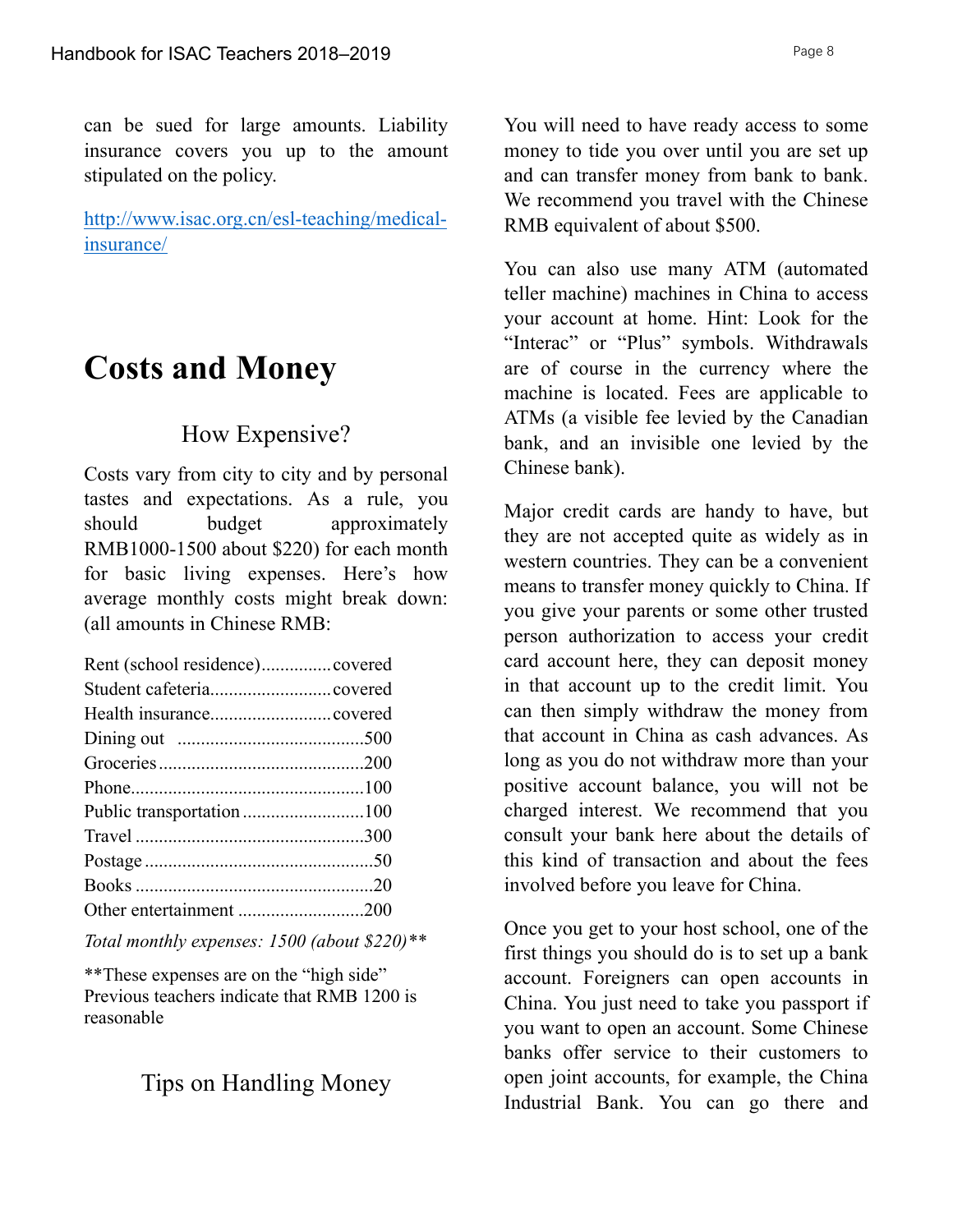consult the staff. But most of the staff cannot speak English.

You will need a safe place for your money, an institution to which funds can be transferred from western countries and a way of paying bills while in China. As in many other countries, there are different kinds of bank accounts in China. With a current account, you can pay bills by a cashless transfer. To pay fixed sums at regular intervals (for example: your monthly rent), you can set up a pre-authorized automatic transfer. Check with your host school to see which bank is the most convenient, friendly, and economical. You can also get an ATM card to access your account; this is very handy, so be sure to request such a card when you open your account (there may be a delay in issuing the card in any case), depending on your circumstances and the bank you select.

#### *In an Emergency….*

If, in the event of an unforeseen emergency, you find yourself in financial trouble, don't panic. Speak to your host school/project office and also contact the ISAC Program Office in Hangzhou immediately. There is no need to be embarrassed. We will treat your request confidentially and do our best to help you.

### **Advice and Support**

The best way to get information about (or from) your host school before and after you arrive in China is to contact the ISAC Program Office. This office can give you details on procedures, help arrange for a room in residence, and generally advise you on all aspects of life in China.

### **Language**

You can survive in China with only English! Most Chinese students, and many faculty and staff, will speak some English. However, to heighten your experience you will want to take Chinese language courses. You will probably be amazed at how little time it will take to pick up the basics.

Taxi drivers do not speak English so you should get your residence name and address written in Chinese. Or arrive with a "screen print" on your smartphone of your Chinese address.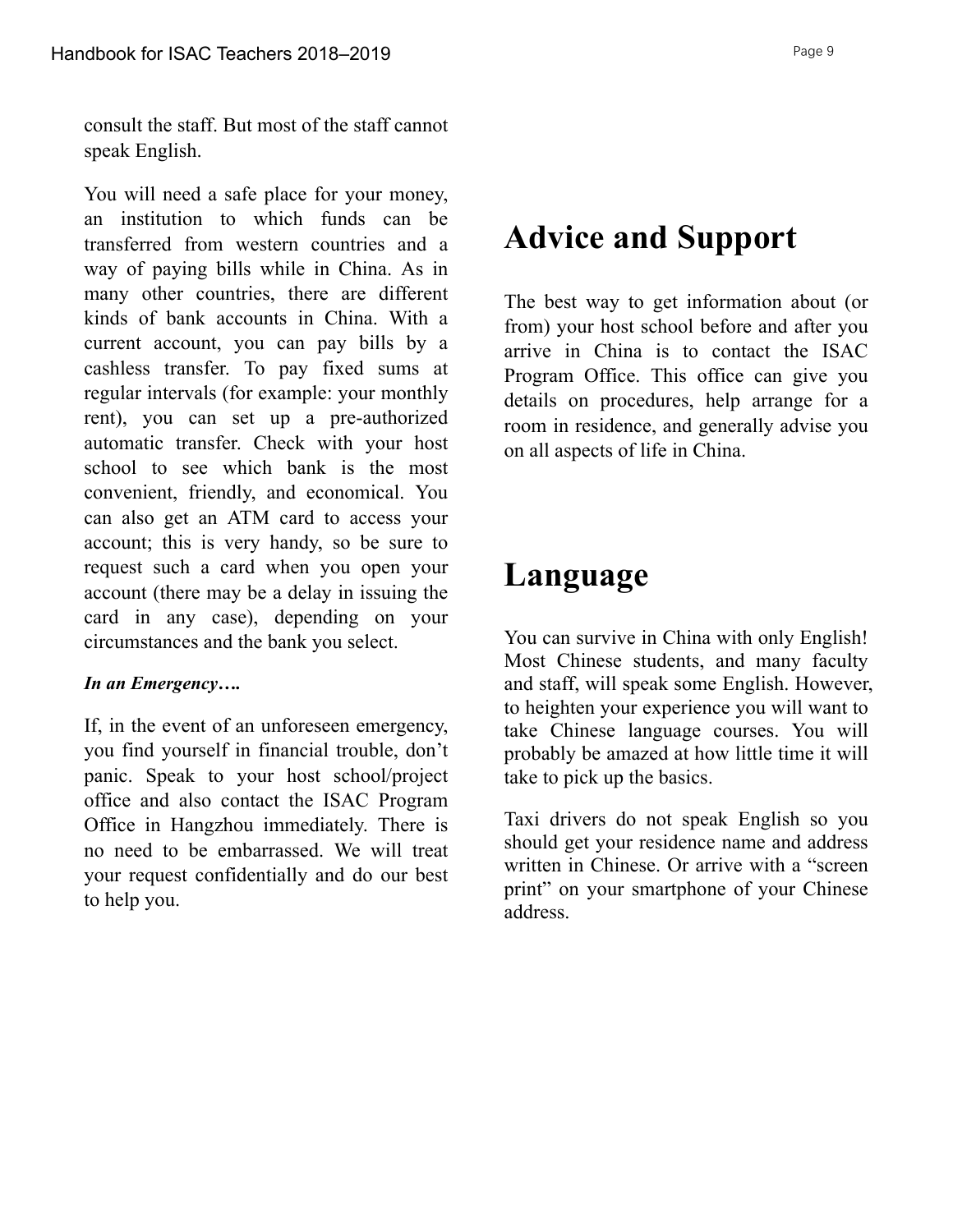# **Arriving at Your Host School**

Like most employers in China, your ISAC host school/project office provide pick-up service, and you will be picked up at the 'International Arrival Hall'. There are a number of things you have to do. The first few days will be filled with "official business" for which you will need to have all kinds of documentation on you (passport, resident permit, room, contract, etc.). There will be a staff from your host school to help you get through all the process.

Here's the sequence of events for the first few days after your arrival:

- 1 Open a bank account.
- 2 Go to the alien registration office and get your residence permit issued or extended.

#### **(see APPENDIX A)**

3 Go to the Ping An insurance company to get your health insurance

This sounds complicated, and it is. But remember, Chinese have to do almost all of this in their daily life, and it's all part of the experience.

# **Accommodations and Food**

The food is provided at the school cafeteria. Please contact your host school to know more about the number and location of the school cafeteria(s). The school's stadium/gym facilities are available for teachers. Foreign teachers are provided with basketballs, badminton, table tennis and gym. Even outside the school's premises you can find several restaurants, game zones, cafeterias, and different recreational places.

#### *On-campus Lodging*

Foreign teachers can arrange to live in an apartment on the campus. Each school or university has on-campus housing for foreign teachers. Contact your host school or project office to determine the types of accommodation and costs as they will vary between schools.

#### *Off-campus Lodging*

Again, please check with your host school to determine what off campus accommodation might be available and the cost.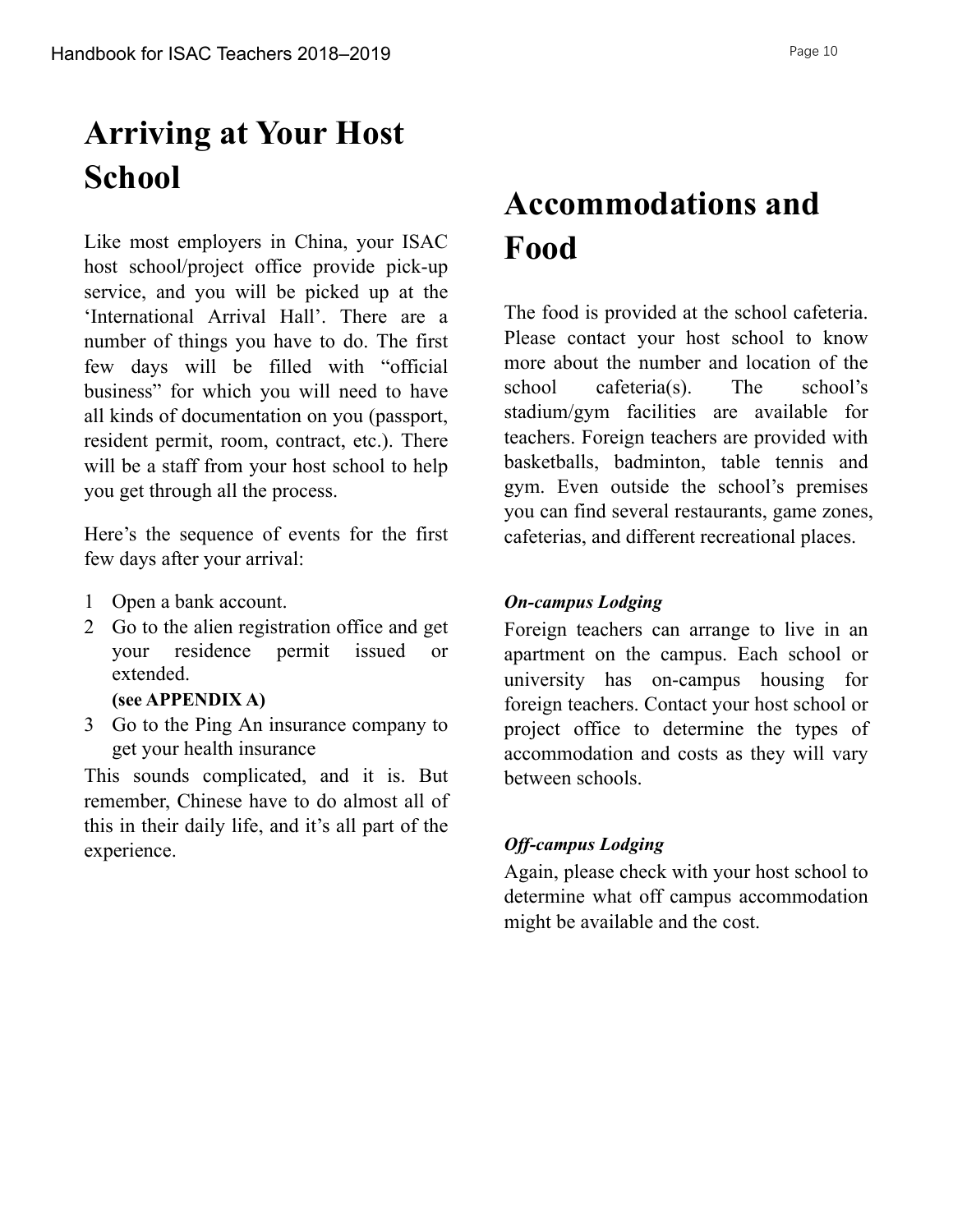# **Stereotyping and Intercultural Differences**

Finding out about differences between your home country and Chinese society and culture will be one of the most interesting things about your stay in China. One must always be aware that generalizations are dangerous; indeed, a prolonged stay abroad is a very good way to become aware of the problems inherent in stereotypes.

Still, it is fair to say that Chinese (and to a certain extent Asian society) can be quite prescriptive about "traditions" And "traditions" are defined quite broadly. This handbook has already informed you about formal rules regarding smoking and the consumption of alcohol, and about different concepts of "cooperation" and "cheating."

Again, China is not a perfect society. China, in fact, is far away from being perfect. Something resembling "queue-jumping" or "spitting" or "rude staring" will earn you bad impressions about the country. Also people may not care much about speaking Chinese to each other even you are also around. Those are the facts about this society. But when you look at the positive facts about the society, you may feel more encouraged. We believe most Chinese people you will meet during your stay in China will leave you good memories.

# **Meeting People, Social Life, Recreation**

It is natural for you to feel alone away from home. The orientation workshop in Hangzhou in August will ease your first shock of being in China. You will get over this loneliness much more quickly – and go on to benefit much more from being in China – if you make the effort to meet Chinese, teachers, staff and students.

You may know some other foreign teachers working at the same school, and they can be a great source of help and companionship. But we cannot recommend strongly enough that you take the initiative to meet and make new friends.

Here are three specific pieces of advice:

1) Don't get too much into the habit of speaking English. If you establish a pattern of trying to speak some Chinese from the first day, even with your fellow students, you will feel much more integrated, and you will interact more easily with Chinese and get more from your stay here.

2) Teachers within ISAC program are great sources of support and fun. But don't become overly reliant on them. It will be disruptive to their lives and your chances to develop a "life of your own" in China.

3) Find a hobby-oriented or other interest group (dance club, yoga group, sports club) or volunteer work, and start participating! ISAC will organize various activities for foreign teachers to participate. Your host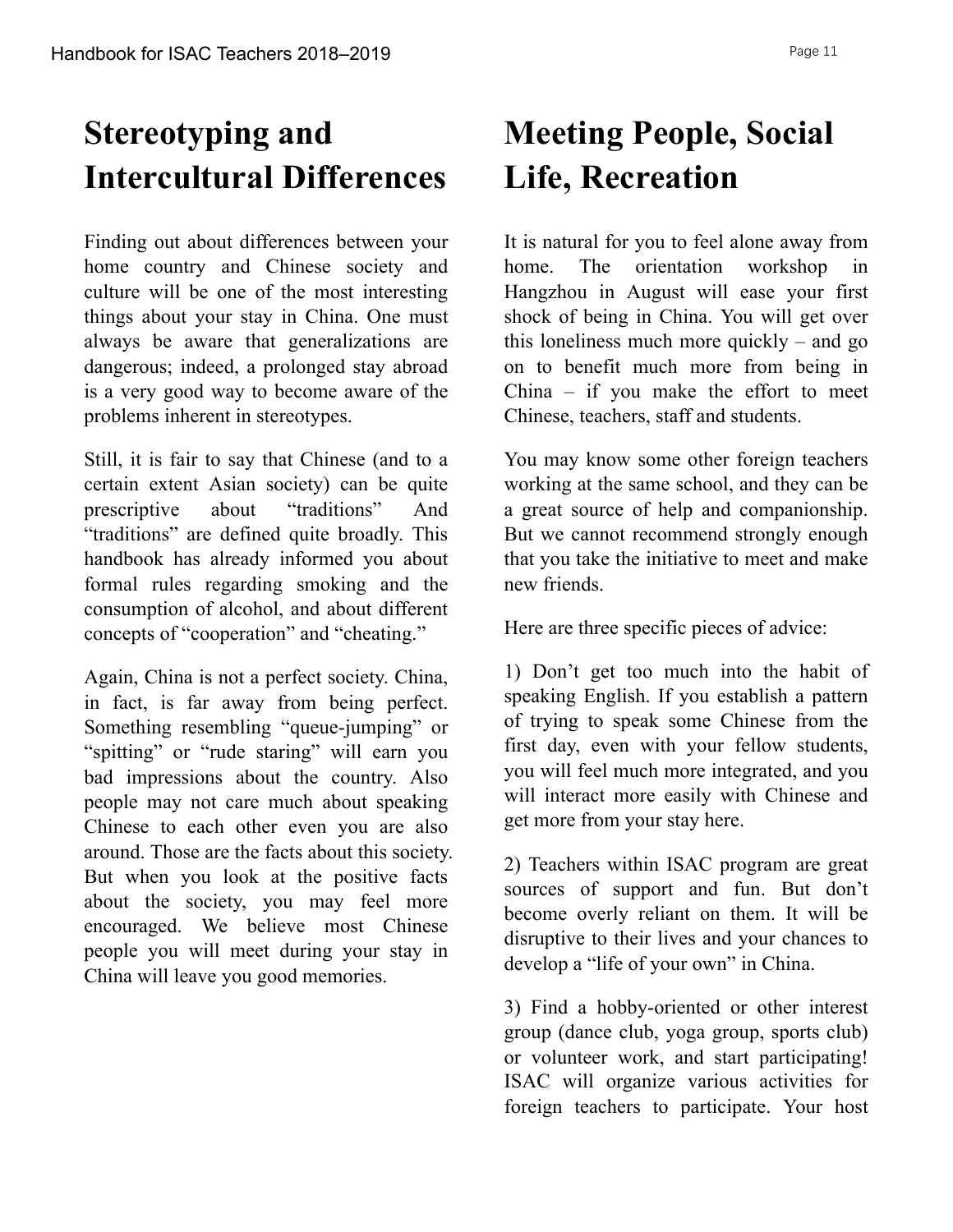school or city will also host different events. This is a simple and effective way to find Chinese who share your interests.

The two most liked festivals for foreign teachers are the dragon boat festival and the middle autumn festival. The dragon boat festival gives teachers a chance to participate in a boat race and compete with other schools or teams. The Middle Autumn Festival usually comes with a reception or banquet with Chinese traditional performances. And best of all, it is free for teachers.  $\odot$ 

Chinese don't usually party at night especially Chinese teachers. They don't party. Partly for these reasons (but no doubt as part of our culture in general), Chinese don't have the same kind of social life that you may be used to. Going out to a pub for the evening for serious or not-so-serious discussions is not as common here as it is over in western countries. Try to understand the Chinese way at the same time as you are sharing your cultural ways with Chinese.

### **Communications**

Internet based voice/video services such as Wechat, FaceTime and Skype have radically changed the landscape in the last few years. Wechat is an extremely popular and practical tool for Chinese people to get connected with each other. Skype is the most popular option for foreign teachers as a way of staying in touch with family and friends in other places.

#### · Wechat

Wechat (http://www.wechat.com/en/) is the most popular mobile app in China. Almost every Chinese has a Wechat account. The good thing is Wechat comes with English version and it is very easy to setup and to use.

One of the features that makes WeChat such an innovative application is being able to literally use it as a virtual wallet for online operations. You can use it in your daily life in China.

#### ·*Cell phones and SIM card*

It is of course a personal decision whether you should or should not have a cell phone. But having a cell phone definitely makes your life easier living in China. Either ISAC office or you host school will help you get a SIM card for you. We will need your passport to register a new SIM card under your name.

The monthly cost of a cellphone usage is about 60-100 RMB including a fair amount of call minutes and 2GB data (as of Jan. 2018).

#### ·*Phone Numbers*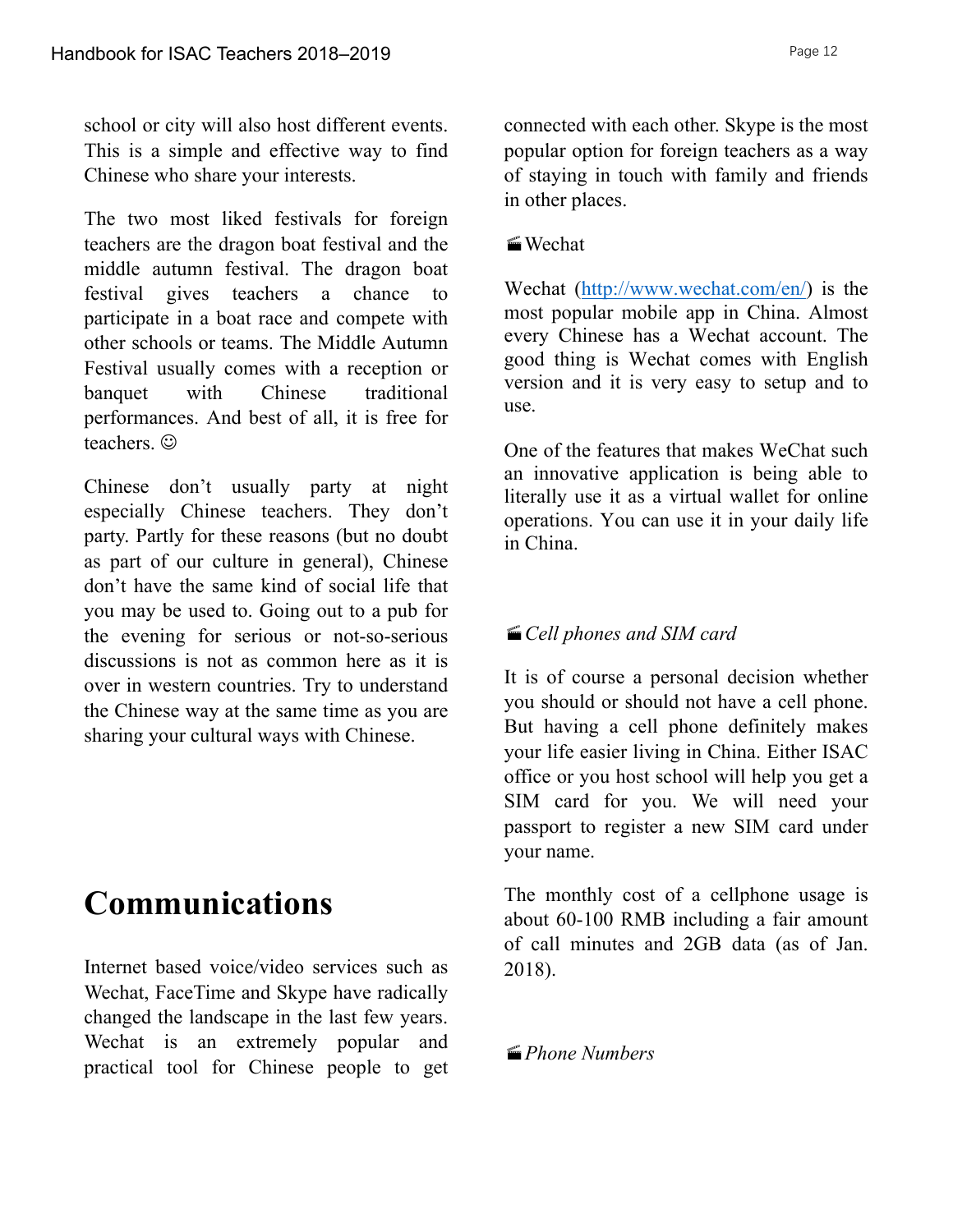

**In an emergency, for police dial 1-1-0; for fire dial 1-1-9; for ambulance dial 1-2-0.**

**Please contact the ISAC Program Office or our numbers listed on the website if you are in need. But in a real emergency, call 1-1-0 first.** 

**Long Distance Call Back Home:** For long distance, we recommend Google Hangouts or Skype for a good rate. It is quite expensive to call using a Chinese phone number to an overseas number; using the Internet is always a better option.

### **Travel**

China is the land of buses, trains and planes. Intercity high speed trains are the most popular and a fairly inexpensive way to go medium distances. For longer distances, you might be able to get some cheap flights and train trips. If you are placed to the University Program, you'll find a university owned bus team that specializes in student and teacher commute. They are able to take you from one campus to another one and is usually free or very cheap to take.

#### ·*Air Travel*

Flights are widely available in most Chinese cities. It is more foreigner-friendly than booking a train. The websites Chinese people use the most are different from what westerners do. However you can still find some foreign website that gives you convenience booking a Chinese flight.

Popular website Chinese use: www.fliggy.com www.qunar.com http://www.ctrip.com/

Popular website among foreigners: www.trip.com www.kayak.com www.google.com/flights

Major airline companies include:

Air China www.airchina.com/ China Eastern Airlines www.ceair.com/ China Southern Airlines www.csair.com/ Hainan Airlines www.hainanairlines.com/ Xiamen Airlines www.xiamenair.com/cn/en/

#### ·*Trains*

Chinese trains are cheap, fast, frequent and connect all the country. On a bullet train you can travel from Beijing to Shanghai in only five hours. If you take into account that train stations aren't too far from downtown whereas airports are far away, traveling by train is probably faster. Most major Chinese cities have more than one train stations, the thing is to remember which train station to go to because they are quite far apart from one to another.

Foreigners can buy train tickets online and pick up your tickets are the train station. Unlike flight ticket, the price for train ticket is fixed no matter which day and time you are traveling. However, always remember to book your ticket in advance especially for the trips during weekend and holidays.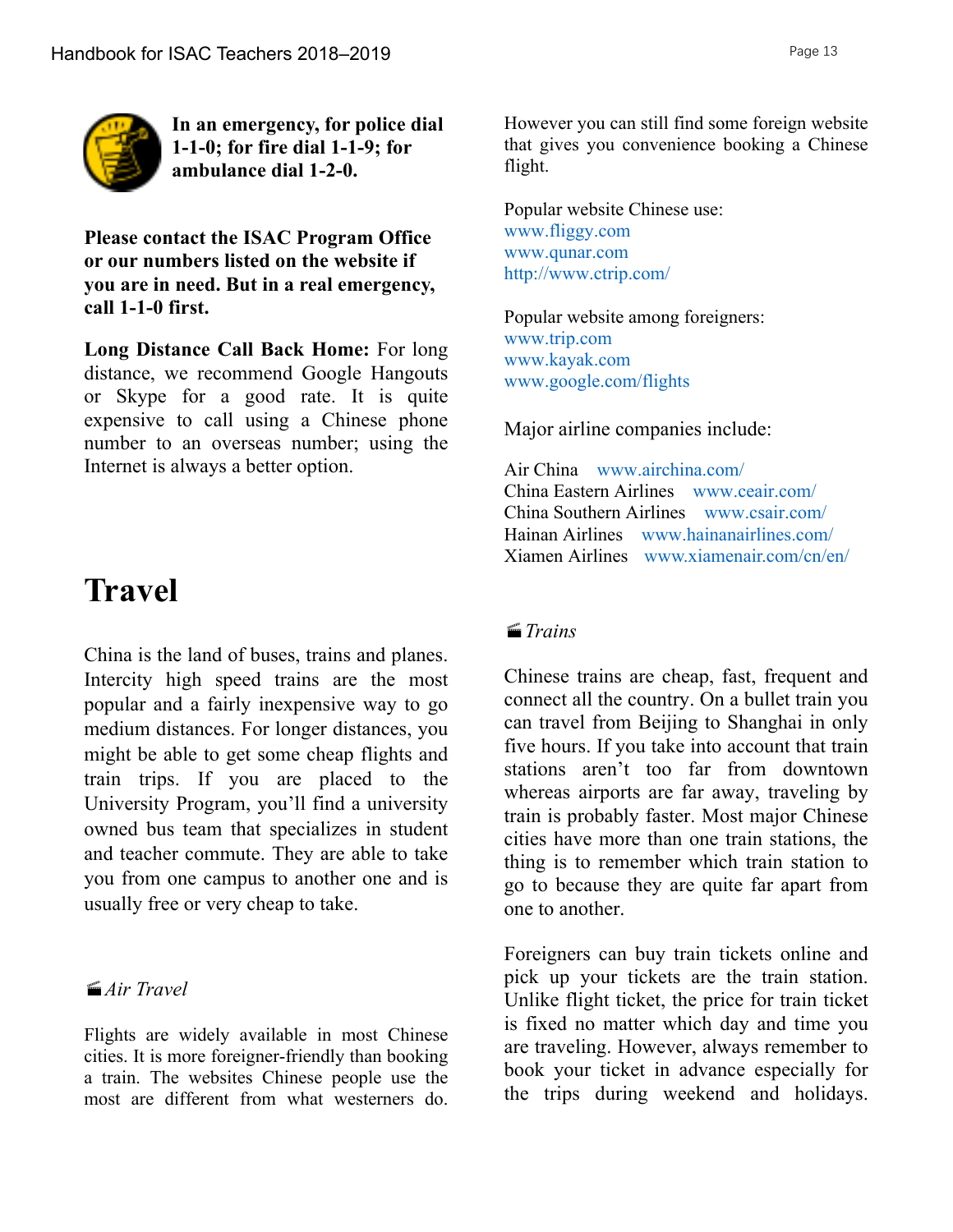Imagine hundreds of thousands people are moving during these days and you don't want your plan to be ruined on not able to book a train ticket.

How to buy one?

- 1. Ask your Chinese friend or foreign friend who can read Chinese to buy one for you on http://www.12306.cn, the official website to buy a train ticket in China. After the purchase, you only need to go to the train station, show your passport and get your ticket.
- 2. Book ticket online with www.trip.com This website is very popular among foreigners to buy train tickets online. The Chinese version is also very popular among Chinese people.

For tips on how to buy a train ticket in China. Check

https://www.saporedicina.com/english/travel -by-train-in-china/

#### ·*Public Transportation*

Buses are widely accessible in most Chinese cities. The cost to take a bus in China is marginal compared what you pay in a western country. You could expect to pay about 1-2 RMB, which is about 0.15 USD. However, most Chinese bus drivers do not speak English. It is only recommended to take a bus if you know where you are going and you know which stop to get off.

·*Metro*

Metro or subway is a very convenient way of transportation in Chinese medium or large cities. Currently there over 35 rapid transit systems in mainland China. Metro is also a very green and economic way of traveling. A trip usually costs about 2-10 RMB depending on how far you travel.



#### ·*Hotel*

For staying in a hotel, you need to be aware of the following when booking a Chinese hotel:

- Not all hotels in China have a license to lodge foreigners. Because of this, we recommend that you make a reservation in advance and avoid having to try several hotels before you find one that you can stay at.
- You will always have to show your passport when you arrive at the hotel.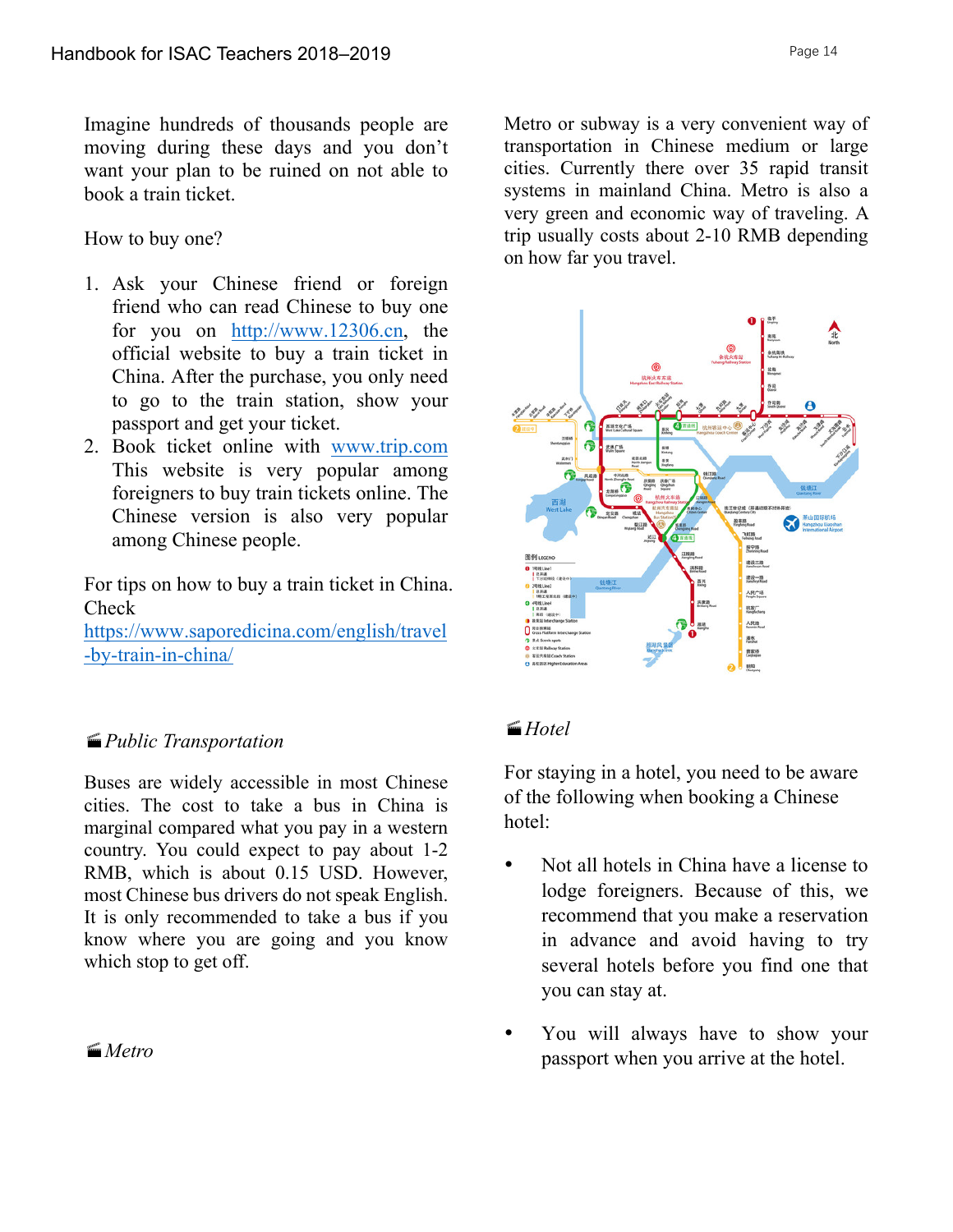For useful booking website, the more popular websites are

- $\checkmark$  www.booking.com
- $\checkmark$  www.agoda.com
- ü www.hotels.com



**When booking a hotel, always check whether the hotel is able to accommodate foreign citizens.**

#### ·*Hostel*

Youth hostels exist in a number of Chinese cities. More information for hostels can be found at www.hostelworld.com. These hostels are open 24 hours a day, 7 days a week, and are busy in the holidays especially the 'National Day Golden Week Holiday' from Oct.1st to Oct  $7<sup>th</sup>$ . The price can hike up to three times of the usual price. In China, wherever you wish to stay, book in advance!

Your host school may also be able to function as a short-term hostel in August. To find out whether this is possible, please contact the project coordinator of your host school in question. Often the residences are managed by the school's "Hospitality Services" or "Conference Services" in the summer.

#### ·*Travel to Hong Kong*

If there is a chance you will be visiting Hong Kong, be certain you are aware of that the entrance rules for Hong Kong. If you are an American, Canadian, Australian or E.U citizen, then you don't need a Visa as long as you stay for less than 90 days (British can stay 180 days). If you come from another country, you should go to https://www.immd.gov.hk/eng/services/visas /visit-transit/visit-visa-entry-permit.html to check whether you need a Visa. Once you arrive in Hong Kong, a customs officer will stick a "Visa exemption" ticket on your passport, which specifies for how long you can legally stay in Hong Kong without a Visa.

You may not need a visa to enter Hong Kong but you will need a one for Mainland China.

### **FAQ**

#### **Students - What is the experience of teaching Chinese students like?**

As a foreign English teacher, be aware that you have a responsibility not only to deliver the required educational content, but also to present a consistently professional approach. You are representing ISAC and, as perhaps the only foreigner the students may have met, you are representing your country.

Teaching in China has the potential to expose you to many different teaching situations. You can teach various age ranges, students from the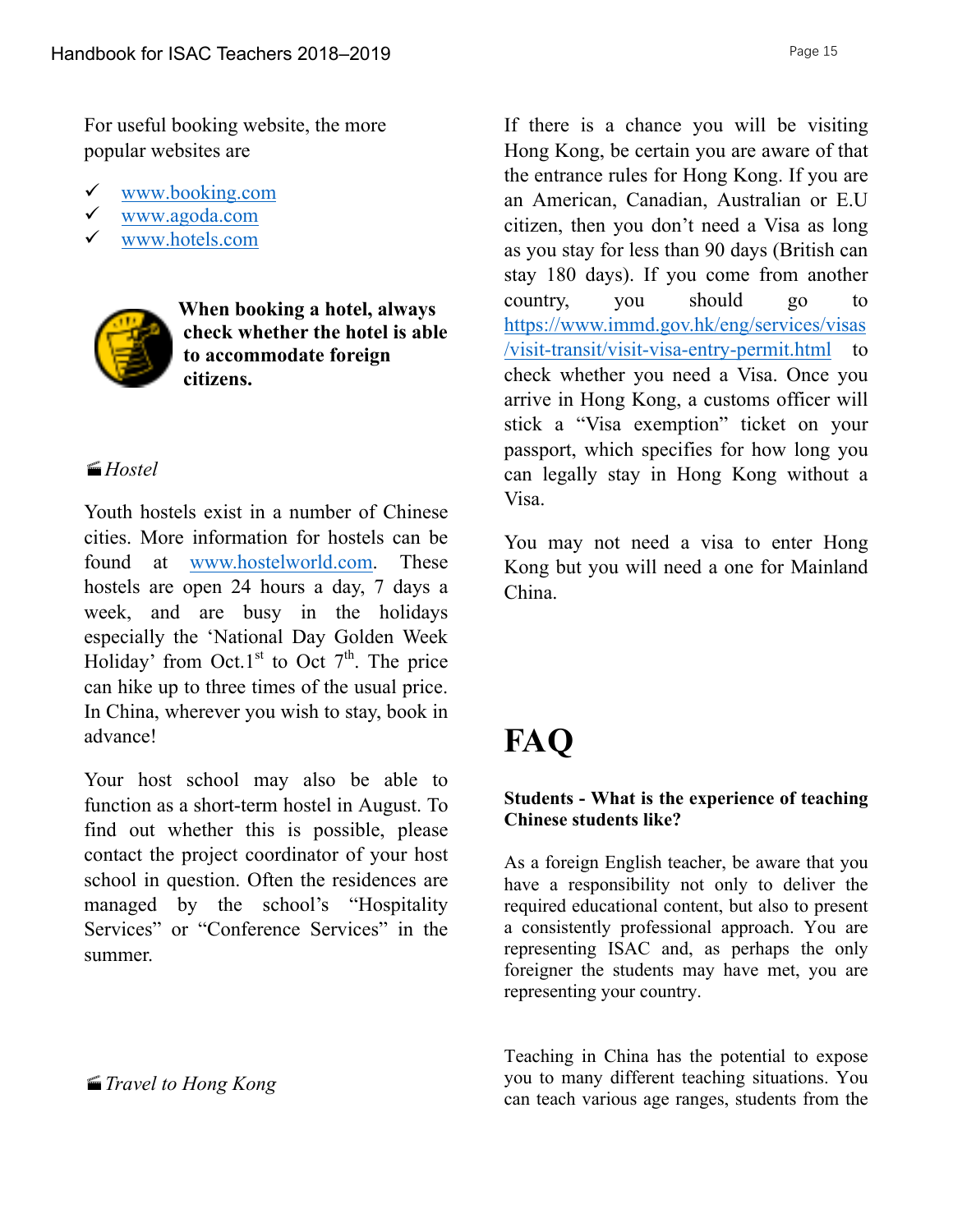countryside or those based in cities, and there may be various reasons for their commitment to studying English e.g. an intention to study abroad.

Chinese school class sizes tend to be large; a typical class usually has 25 - 40 or more students. In Chinese schools, teachers are not usually required to work with individual students in a 1-1 capacity.

Culturally, China is changing rapidly as it connects ever more progressively with the western world. As such the cultural make-up of students is varied and interesting, with a blend of traditional Confucian background mixed with today's technologically-motivated generation of students.

#### **Approach - How should I behave in China? What to expect?**

Your approach to both the work situation in your school and to your daily life in China should be flexible, patient and respectful. The Chinese environment comes with a strong sense of community, and it is an inclusive one for those foreigners with a good approach. Bearing this in mind will make your daily life much easier and your time in China enjoyable.

As regards flexibility required in your work situation, last-minute teaching timetable changes are common, so be ready for these, as are substituted working days in lieu of public holidays that may have to be done on the occasional weekend. In addition to your scheduled working hours, your school may also reasonably ask you to occasionally help in some special way, for example by attending a party or dinner with other teachers or students, or perhaps by giving a special lesson/lecture for them.

#### **Money - Is it cheap or expensive to live in China?**

One of the first things you will notice in China is that your money goes much further than it does in most western countries, due to the relatively low cost of living. (See the links below for more details). Salaries offered to westerners are typically much higher than those of native Chinese teachers.

- http://www.numbeo.com/cost-of-living/cou ntry\_result.jsp?country=China
- http://www.worldsalaries.org/cost-of-living .shtml
- http://www.numbeo.com/cost-of-living/ran kings by country.jsp

Apart from food, clothes, taxis and public transport etc. being relatively cheap, remember that you have a valuable benefit-in-kind in the form of a free apartment and little, if any, bills to pay. Not only this, but you are also given an allowance to spend as you wish on Chinese food in the school canteen!

#### **Accommodation - What is the free accommodation like?**

It is to be expected that there are differences in the Chinese style of accommodation, as compared to western-style accommodation. Free accommodation offered to foreign teachers is generally spacious and of good quality. The best way to understand what your accommodation will be is to ask for pictures. Please also remember your accommodation may not be ready before your arrival. If that's the case, ask for pictures of other foreign teacher's residence.

**Preparedness - What should I bring with me?**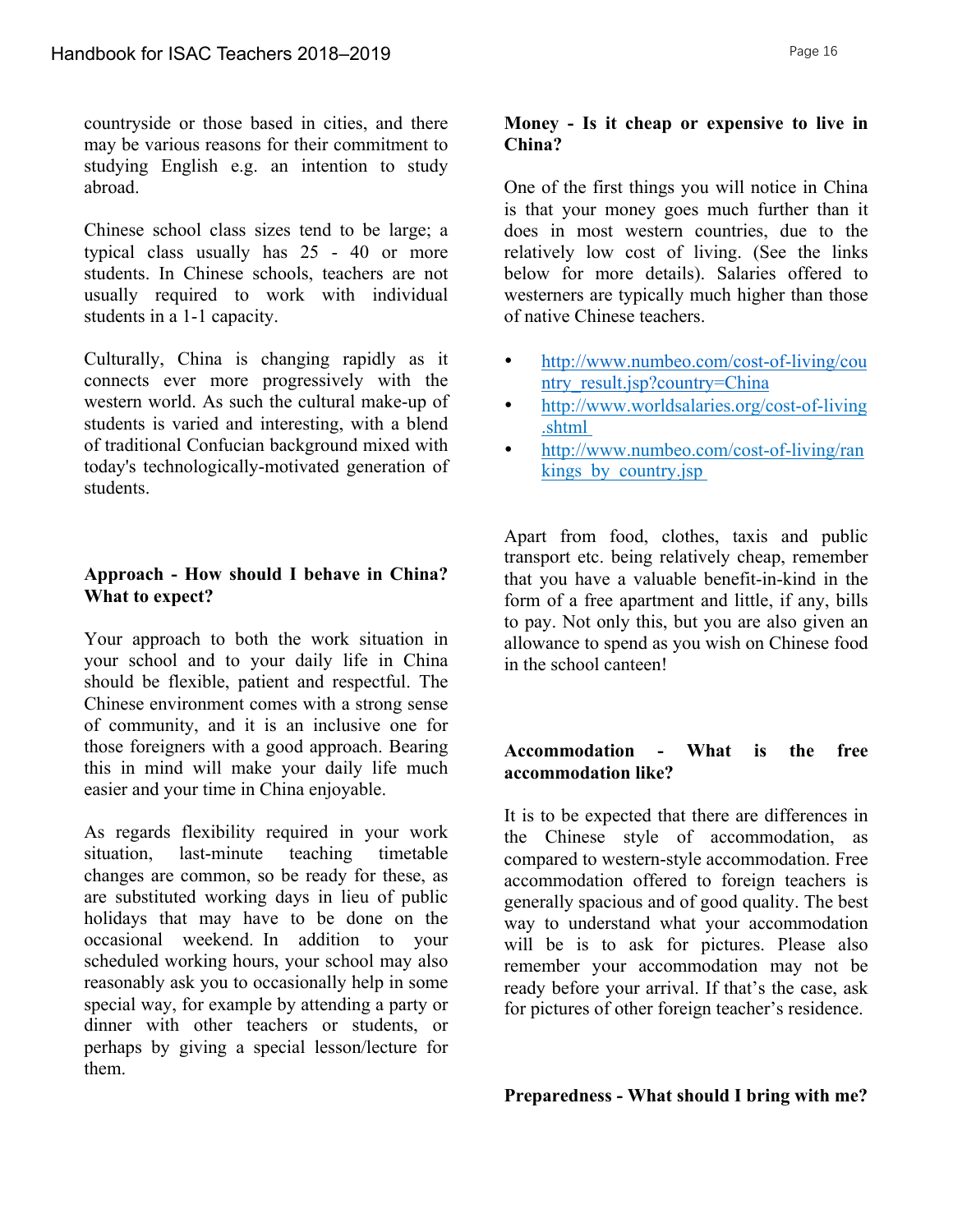Being a little travel-savvy and possessing a reasonable level of life-skills goes a long way towards day-to-day survival abroad. Living in a foreign land means that the new environment is different to back home. As such, you may not be able to easily obtain all the products that you might be used to taking for granted. As with everything, there are solutions to this; larger supermarkets usually have a foreign department stocking many imported items from other countries or you could try the Chinese alternatives.

Almost everything is available, especially in the larger cities, if you know where to look. However, it is good to prepare in advance to make it easy on yourself when you first arrive, and there are a few things that you might like to bring with you. A short list of these items would be: shoes (if you are anything more than a size 8), deodorant, make-up, favorite cooking herbs and spices, particular cooking implements e.g. bring a potato-masher if you like to eat mash and essential medicines (prescription or otherwise).

Note that it is also advisable to procure a VPN internet service before entering China, if you want to continue to access western sites such as Facebook, Twitter and Youtube.

#### **Pollution - Is it something to worry about?**

Due to it having being the world's factory for a long time, China has some difficulties with pollution that it is working hard to solve. Of course, levels of pollution vary greatly from one day to another (this can be monitored with an app on your smartphone) and from place to place, with the larger cities having the biggest air-pollution problems and the countryside cities having little or no issues with pollution. The extent to which it may or may not affect you will depend on your individual health situation.

The website can give you a better idea which cities in China are less polluted: https://www.travelchinaguide.com/climate/air-p ollution.htm

#### **Safety -- Is it safe in China for us foreigners?**

The crime rate in China is very low. The Chinese people are very friendly to all foreigners. However, you still need to take some precaution while on crowded buses or in busy shopping centers in order to protect your belongings against pick-pockets.

### **Closing Formalities**

The ISAC Teaching Program is conceived as a system-wide opportunity for foreigners to work at Chinese educational institutions at all levels. And participation in the ISAC program is not limited to one academic year. Each year we have teachers renewing their contracts as well as teachers going back home.

The ISAC Program Office will be in touch with you 3-4 months prior to your contract ending date. By the end of your contract term, you need to decide whether to stay in China or to leave. You can also either stay with your current host school, or to work in another project under a different host school. You can also stay in China for other opportunities, some of them may not even be related to teaching. If so it is advised to starting looking about 3 or 4 months prior to that. The ISAC Program Office is able to provide you with all useful information you need to know from a Chinese and local perspective.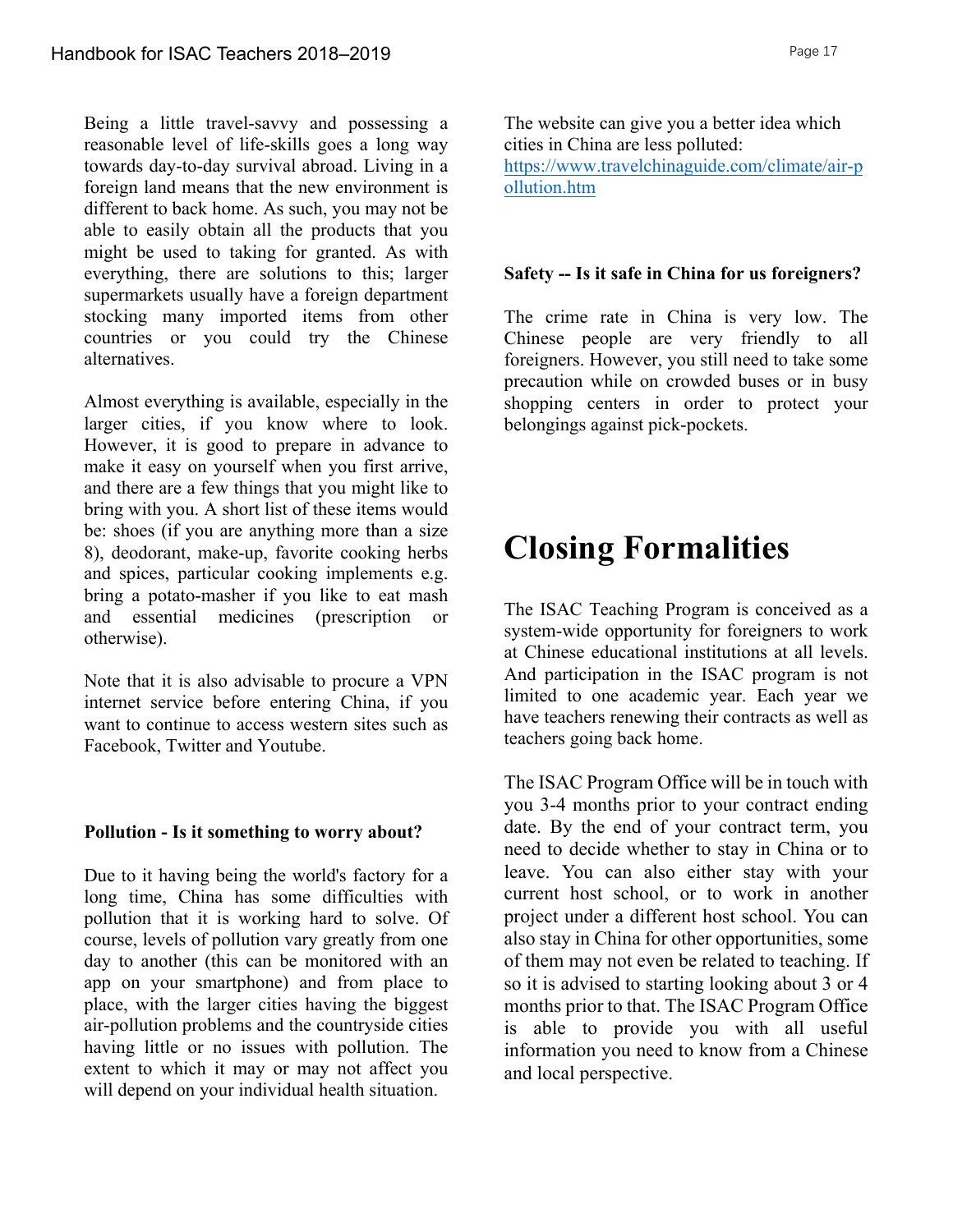# **Your Participation in the Program**

We encourage teachers to take ISAC as a work-abroad program or a "jumping-off year" toward a different, more meaningful life and turning point for your understanding of the world. For some, it is a big commitment to get out of your comfort zone and get into a foreign country where English is not commonly used. Also teaching in China is not always about happy days, positive experience and meeting new friends; you will have bad days, cultural shock and discouraged here and there; sometimes it is not only about cultural difference, it could be about many other reasons. You may feel lost, depressed, home sick for some time; However, that's part of the adventure, and that's something you may also experience if you are staying in any other foreign countries. At the end of the journey, most teachers find their teaching experience in China positive, and probably the most rewarding year(s) of their lives.

When you return to your home region, we encourage you to share the experiences and knowledge which you gained in China with your family, friends, colleagues, and society. We also hope that you will help sustain the relationship between China and your home country by assisting those who wish to participate in our program from your country. It is not unusual for teachers participating in a program to become so much a part of the life of the host school and society that they do not wish to leave. Sometimes it is the general

life-style that appeals. And sometimes it is a personal relationship that makes it difficult to leave. If you wish to stay on, either with your current host school or to another one under ISAC, let us know what you think as early as possible so that we can arrange the best placement for you.

When you arrive home, do not be surprised if you experience a "reverse culture shock." Some past participants report that they not only had to adjust to the "old ways" of being a native, a local, a person mixed up with the rest of the society; they also had to come to terms with the fact that they and some of their friends had grown apart. That is a danger of a year or years abroad, but it is also a way of saying that this year or these years will change your life. On balance, most participants find this change good.

**In the meantime, all of us associated with the program wish you a rewarding, exciting, and successful year!**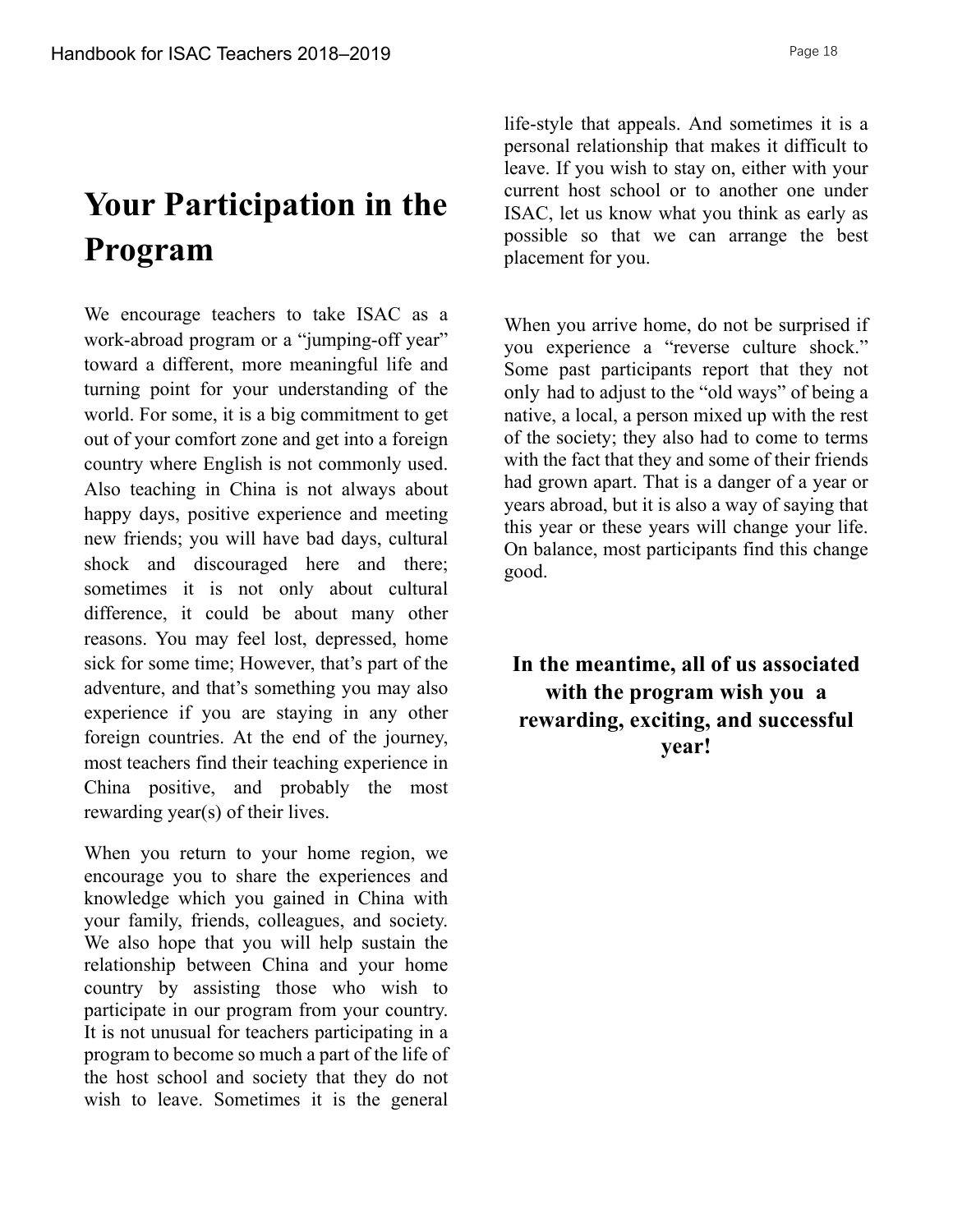### **APPENDIX A**

#### **Notices for Foreign Nationals in Hangzhou Exit-Entry Administration Division of Hangzhou Public Security Bureau**

China's reform and opening up has attracted large numbers of foreign nationals for tourism, business, studies, and exchanges. The Exit-Entry Administration Department, as functional department of the Chinese government, sincerely welcomes you and wishes you an enjoyable stay here, in your studies and work. The legal rights and interests of foreign nationals within the territory of China are protected by Chinese laws. Foreign nationals shall abide by the local Chinese laws, shall not endanger the national security of China, or harm its social and public interests, or undermine social public order within the territory of China. In order to help you better understand the Chinese laws, we have compiled the relevant articles below:

#### **I. Residence and Stay**

1. The duration of stay specified on the visa held by a foreign national shall not exceed 180 days, and the visa holder may stay within the territory of China in accordance with the specified duration of their visa.

A foreign national extending the duration of his/her stay within the territory of China may apply to the Exit-Entry Administration Department of Public Security Authorities under local People's Government at above county level, at least seven (7) days prior to the expiration of duration of stay indicated on his/her visa, and shall submit materials relevant to the application as required.

2. A foreign national needing to handle residence permits after entering the territory of China shall, within thirty (30) days after the date of his/her entry into the territory of China, apply to the Exit-Entry Administration Department of Public Security Authorities under local People's Government at above country level of target place.

A foreign national residing within the territory of China and applying for an extended duration of residence shall apply to the Exit-Entry Administration Department of Public Security Authorities under local People's Government at above county level of his/ her residence place, at least thirty (30) days prior to the expiration of the effective period of his/her residence permit, and shall submit materials relevant to the application as required.

3. Foreign nationals reaching the age of 16, if to reside or stay within the territory of China, shall take their passport or other international travel documents, or foreign national's residence/stay permits with them, and allow the public security authorities' inspection of the aforesaid documents.

4. Items to be registered on the residence permit held by a foreign national include his/her name, gender, date of birth, purpose of residence, duration of residence, date of issue, place, the number of his/her passport or that of any of his/her other international travel certificates.

In case of changes in the registration items required for the foreign national's residence permit, the holder shall apply to the Exit-Entry Administration Department of Public Security Authorities under local People's Government at above county level of his/ her residence place, making corresponding changes in ten (10) days since the change in registration items.

5. Foreign nationals residing or staying within the territory of China must not engage in activities that are not consistent with the purpose of their residence or stay within the territory of China.

6. Following the birth of a foreign baby within the territory of China, his/her parents or representatives shall handle registration of residence or stay within sixty (60) days of his/her birth, at the Exit-Entry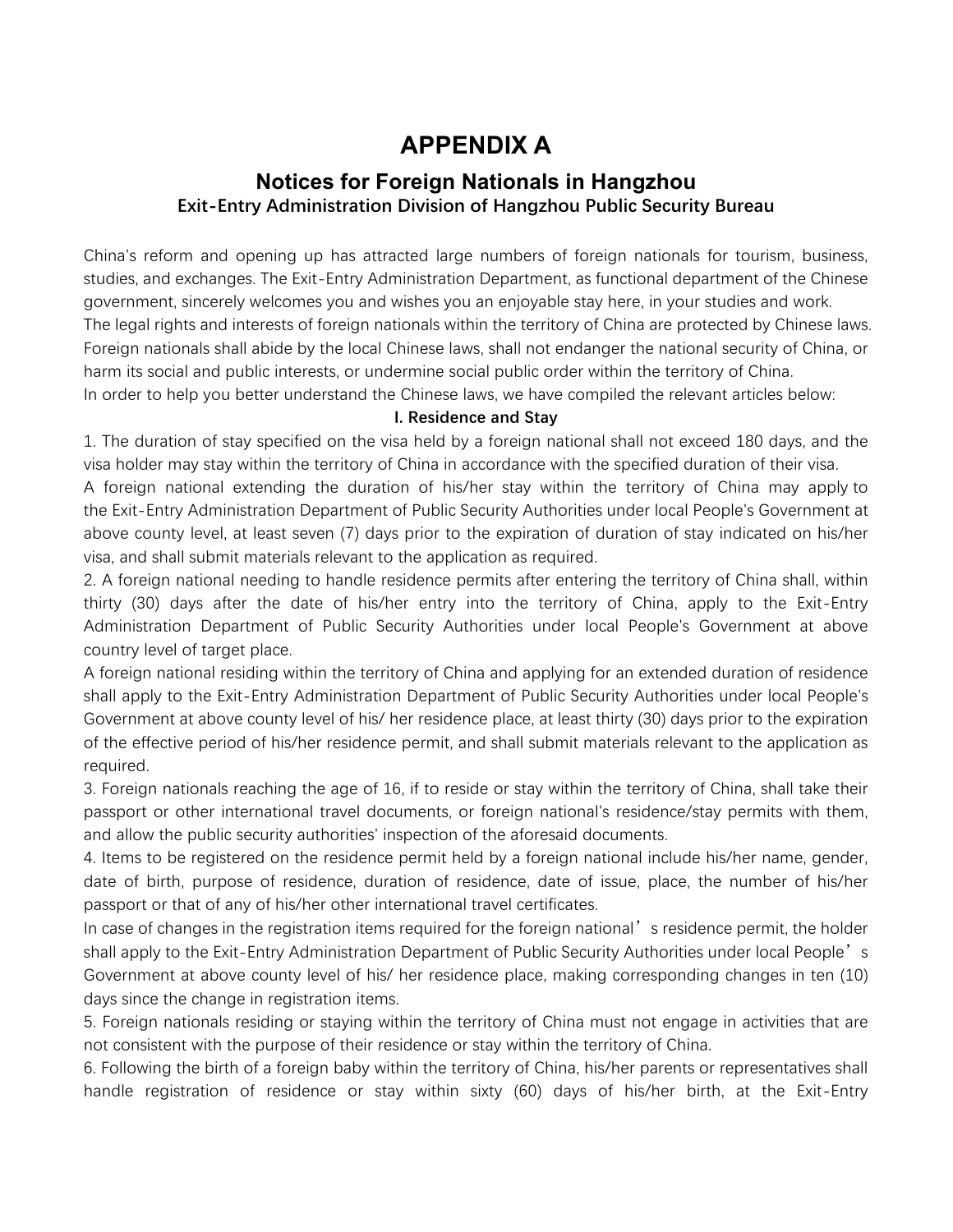Administration Department of Public Security Authorities under local People's Government at above county level of his/ her parents' residence place, with his/her birth certificate.

7. Following the death of a foreign national within the territory of China, his/her family, guardians or representatives shall declare with his/her proof of death to the Exit-Entry Administration Department of Public Security Authorities under local People's Government at above county level, and apply for the nullification of his/her residence or stay permit according to related regulations.

8. Foreign nationals shall not forge, alter, defraud or fraudulently use visas and certificates.

#### **II. Accommodation Registration**

9. For foreign nationals checking in at hotels within the territory of China, the hotel shall handle the accommodation registration in accordance with the relevant regulations on the maintaining of public order at hotels.

10. A foreign national residing or staying at a location other than a hotel shall handle the registration formalities him/herself, or through the host at the local public security authorities, within twenty-four (24) hours of taking up said residence.

11. Foreign nationals staying in Hangzhou for long term, if temporarily staying at a location other than their own residence, shall also handle accommodation registration.

#### **III. Law and Order**

12. Foreign nationals staying in Hangzhou shall not disturb public order, gang up to fight, cause affrays, or insult women.

13. Foreign nationals staying in Hangzhou shall not disturb public order, carry or store firearms, ammunition or controlled knives.

14. Foreign nationals staying in Hangzhou shall not infringe others' personal rights, assault, or illegally restrict others' freedom, or intrude into others' residences.

15. Foreign nationals staying in Hangzhou shall not take opium, morphine or other drugs, or traffic or transport drugs.

16. Foreign nationals staying in Hangzhou shall not involve themselves in prostitution or create conditions for prostitution.

17. Foreign nationals staying in Hangzhou shall not produce, reproduce, sell, rent out or disseminate pornographic books, paintings, videos, or any other pornographic material.

18. Foreign nationals rallying, marching, or demonstrating in Hangzhou must apply to the Hangzhou Public Security Bureau for permission. Without permission from the public security authorities, foreign nationals shall not involve themselves in rallies, marches or demonstrations held by Chinese citizens.

#### **IV. Religious Activities**

19. Foreign nationals conducting religious activities within the territory of China shall abide by Chinese laws and regulations, shall not form any religious organization, establish religious offices or sites for religious activities, or open religious schools within the territory of China, shall not propagate religious belief or appoint religious personnel, or get conduct any other missionary activity among Chinese citizens.

20. Foreign nationals shall not bring to China religious publications or religious audiovisual products that may endanger the social and public interests of China.

21. Foreign nationals may be involved in religious activities held in churches or other sites of religious activity within the territory of China. Only at the invitation of religious groups above the levels of province, autonomous region or municipality may foreign nationals preach at the sites for religious activities in Hangzhou.